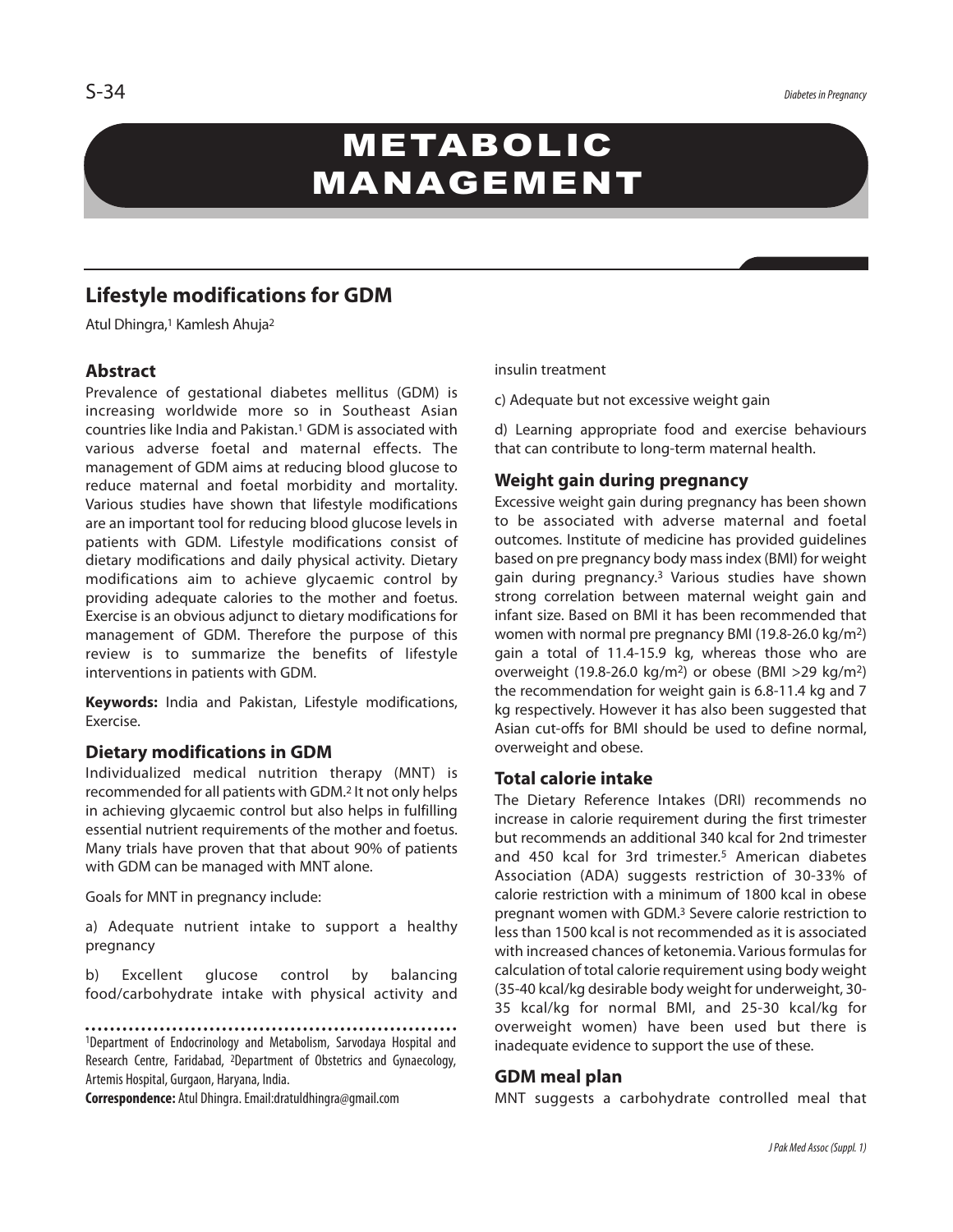Table-1: Recommendations on Medical Nutrition Therapy (MNT).

 $\overline{\bullet}$  Limit carbohydrate intake to 35% to 45% of total calories, distributed in 3 small- to moderate-sized meals and 2 to 4 snacks including an evening snack.

\* Diet should contain 175 g/day of digestible carbohydrate, 1.1 g/kg/day of protein and enough fiber intake (28 g/day), in form of vegetables, fruits, and whole grains.

 Fat consumption should be limited to < 30% of the total calories. Consumption of unsaturated fatty acids including the n-6 and n-3 fatty acids should be encouraged; saturated fat should be limited to  $<$  10% of energy intake and trans fats to the minimal amount possible.

◆ Reduce folic dose to 0.4 mg-1mg from 5 mg at 12 weeks of gestational age

 Women are encouraged to acquire micronutrients from natural food sources, but a prenatal supplement of vitamins and minerals should be considered in women with pre-existing diabetes

 $\bullet$  Vegetarian pregnant women may need supplements of vitamin D and vitamin B12.

provides adequate nutrition with appropriate weight gain without inducing ketosis. American Diabetes Association (ADA) recommends that total calories during pregnancy should comprised of 40% to 50% carbohydrates, including high-fibre fruits and starches and milk if tolerated; 20% protein; and 35% fat. Table-1 summarizes the current ADA guidelines for MNT.<sup>2,6,7</sup> It has been suggested that women should be taught to read food labels and recognize the total carbohydrate content and serving size. Furthermore, maintaining food diaries by the patients have been shown to improve glycaemic control.

Distributing carbohydrate in three major meals and three snacks help in reducing postprandial hyperglycaemia. Low glycaemic index food also helps in achieving better blood glucose control. In a meta-analysis Miller et al<sup>8</sup> reported that food with low glycaemic index results in an additional 0.4% reduction of glycated haemoglobin (HbA1c). As far as artificial sweeteners are concerned, Aspartame has been reported to be safe as a non-nutritive sweetener in pregnancy except in women with phenylketonuria. <sup>9</sup> Saccharin crosses placenta but currently there is no evidence of any harmful effects on foetus. <sup>9</sup> Dietary plan should be given by a registered dietician on the first occurrence of hyperglycaemia and then on ongoing basis throughout the pregnancy and postpartum.

#### **Exercise and pregnancy**

Exercise not only increases insulin sensitivity but also reduces the production of counter regulatory hormones. Furthermore it has been shown that routine physical activity during pregnancy reduces adverse foetal or maternal outcomes in both previously active and inactive women. However various factors like lack of motivation, perceived lack of time and postponement of weight loss to after pregnancy have been reported as barriers to exercise during pregnancy. Further due to uncertainty of

# **Benefits of Exercise During Pregnancy Benefits to the Mother**

Beneficial effects of exercise during pregnancy have been documented as early as 17th and 18th century. In the late 18th century it was believed that exercise helped in easier labour and reducing the size of baby. 10 However it was only in 2nd and 3rd decade of 20th century that scientific literature became available on benefits of exercise in pregnancy. In patients with diabetes Bung et al<sup>11</sup> reported that seventeen of the twenty-one women in the exercise group, all of whom were previously insulin dependent, were able to maintain normal glucose levels without using insulin. These findings were further validated by Jovanovic-Peterson et al, 12 who concluded that women engaged in diet plus exercise had lower fasting plasma glucose after 6 weeks of training than women who underwent the diet only intervention. Furthermore, various studies have shown that benefits of exercise during pregnancy include improved cardiovascular function, improved lean muscle mass, improved sense of wellbeing, improvement of lower back pain and improved sleep. Preeclampsia has also been shown to decrease with increase in physical activity.

Exercise also helps in weight management during pregnancy. Weight gain during pregnancy is natural, however excessive weight gain is associated with maternal and foetal complications. Different studies have reported a reduction in excessive weight gain by 70-77% using low to moderate intensity exercise. It has further been suggested that exercise reduces level of TNF- $\alpha$  thus reducing insulin resistance. 12

Exercise not only improves physical wellbeing but it also has a positive effect on psychological wellbeing. A randomized control trial in 2012 reported that after 3 months of supervised exercise in pregnant women there was significant reduction in depression scores in women following an exercise schedule as compared to control women. <sup>14</sup> It has also been proposed that due to limitation of weight gain and fat retention, exercise improves selfimage. Furthermore according to American College of Obstetricians and Gynaecologists (ACOG) exercise decreases constipation and insomnia. 15

# **Benefits to the Foetus and the Child**

Foetal benefits credited to maternal exercise include decreased foetal heart rate, increased amniotic fluid volumes and increased placental viability and volume. Some studies have reported increase in endothelium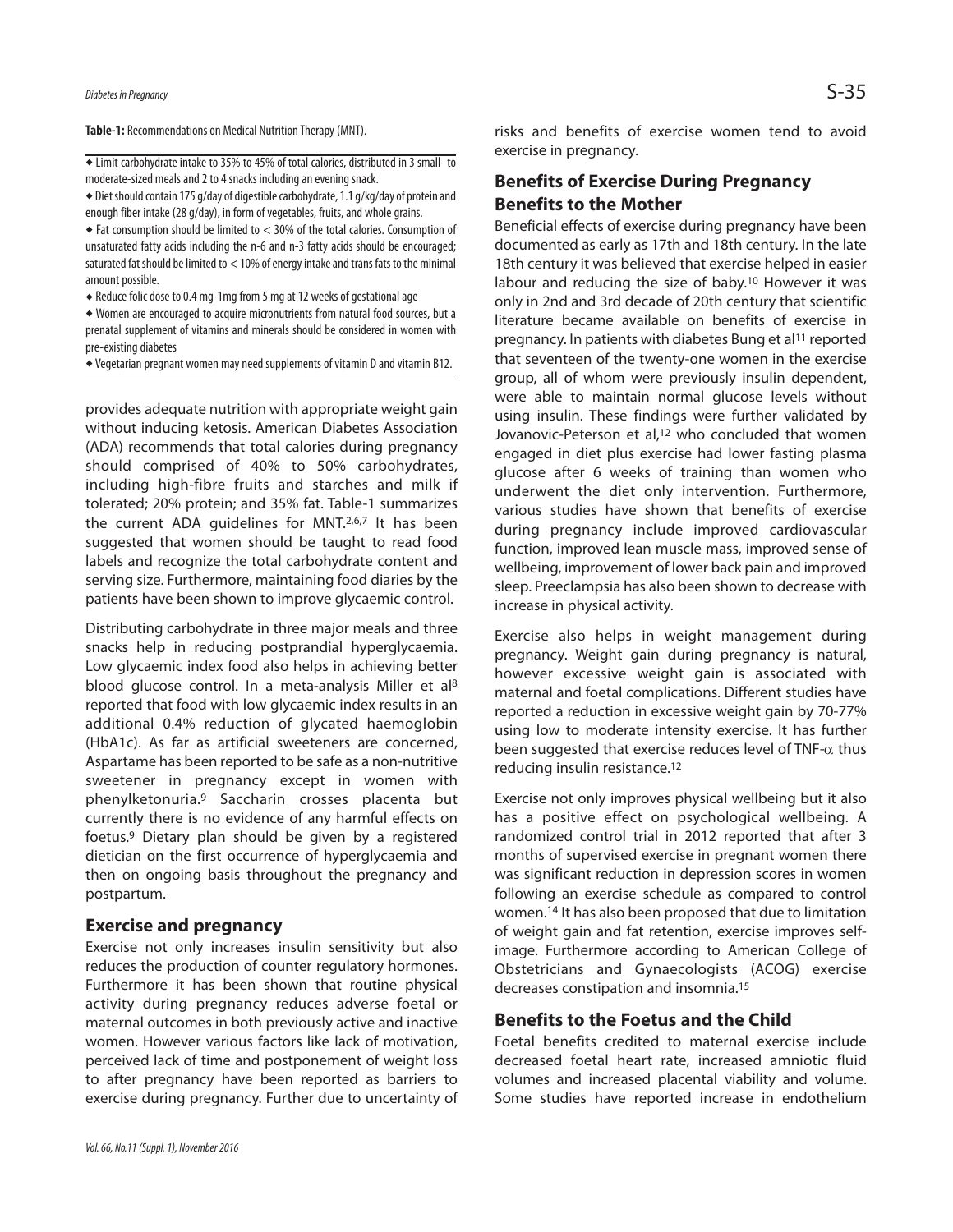dependent vasodilation, thus reducing the risk of preeclampsia. <sup>16</sup> Other advantages of maternal exercise to foetus are reduced risk of preterm birth, improved neurodevelopment and lower body fat percentage. Jukic et al<sup>17</sup> in a longitudinal study reported that children of mothers who did physical activity during pregnancy had a better verbal score at 15 months as compared to control women.

# **Current Guidelines for Exercise in GDM**

American Diabetes Association recommends that pregnant women without any obstetrical or medical contraindications (Table-2) should be encouraged to do at least 30 minutes of physical activity daily as a part of groups in a continuous rhythmic manner. The effect of aerobic exercise on reducing blood glucose levels lasts for more than 24 hours but less than 72 hours. However, some forms of exercises are not recommended during pregnancy. These include:

i. Recreational sports with increased risk of forceful contact or falling (i.e., basketball, rugby, horseback riding and gymnastics),

ii. Exercising in a supine position after the first trimester (may obstruct inferior vena cava flow),

iii. Motionless standing and scuba diving (risk of foetal decompression sickness).

| <b>Contraindications</b> | <b>Medical</b>                                                                                                                                                                                                                                                                                                                                                                                                           | <b>Obstetric</b>                                                                                                                                                                                                                                                                                       |
|--------------------------|--------------------------------------------------------------------------------------------------------------------------------------------------------------------------------------------------------------------------------------------------------------------------------------------------------------------------------------------------------------------------------------------------------------------------|--------------------------------------------------------------------------------------------------------------------------------------------------------------------------------------------------------------------------------------------------------------------------------------------------------|
| Absolute                 | • Hemodynamically significant heart disease<br>• Restrictive lung disease                                                                                                                                                                                                                                                                                                                                                | • Incompetent cervix<br>• Multiple gestation at risk for premature labor<br>◆ Persistent second or third trimester bleeding<br>• Placenta previa after 26 weeks gestation<br>• Premature labor during the current pregnancy<br>• Ruptured membranes<br>• Pre-eclampsia, pregnancy induced hypertension |
| Relative                 | $\triangle$ Severe anemia<br>• Unevaluated maternal cardiac arrhythmias<br>• Chronic bronchitis<br>• Uncontrolled Type 1 diabetes<br>• Extreme morbid obesity<br>$\triangle$ Extreme underweight (BMI <12 kg/m2)<br>• History of extremely sedentary lifestyle<br>• Poorly controlled hypertension<br>• Poorly controlled hyperthyroidism<br>◆ Poorly controlled seizures<br>• Orthopaedic limitations<br>• Heavy smoker | • Intrauterine growth restriction in the current pregnancy                                                                                                                                                                                                                                             |

their overall diabetes management.

# **Type of exercise**

Various exercises reported to be safe during pregnancy include low impact aerobic exercises, progressive resistive strengthening, stretching exercises, yoga, and Qi. The type of aerobic exercises used during pregnancy have been stationary bicycling, jogging, walking, stair climbing, treadmill use, water exercise, swimming, and an aerobic dance class. Yoga is an ancient way of exercise which originated in India but is now being practiced throughout the world. A recent meta-analysis suggested that yoga is well indicated for pregnant women and leads to improvements on a variety of pregnancy, labour, and birth outcomes.<sup>18</sup> These exercises use large muscle

iv. Exercises that may cause even mild abdominal trauma, including activities that include jarring motions or rapid changes in direction.

v. High impact activities that require extensive jumping, hopping, skipping, or bouncing

vi. Deep knee bends, full sit-ups, double leg raises and straight-leg toe touches but it has been shown that squatting after36 weeks of gestation helps in vaginal delivery.

#### vii. Bouncing while stretching

Most of the guidelines on exercise during pregnancy stress on aerobic exercises and to a lesser extent on resistance exercises. Although the major obstetrical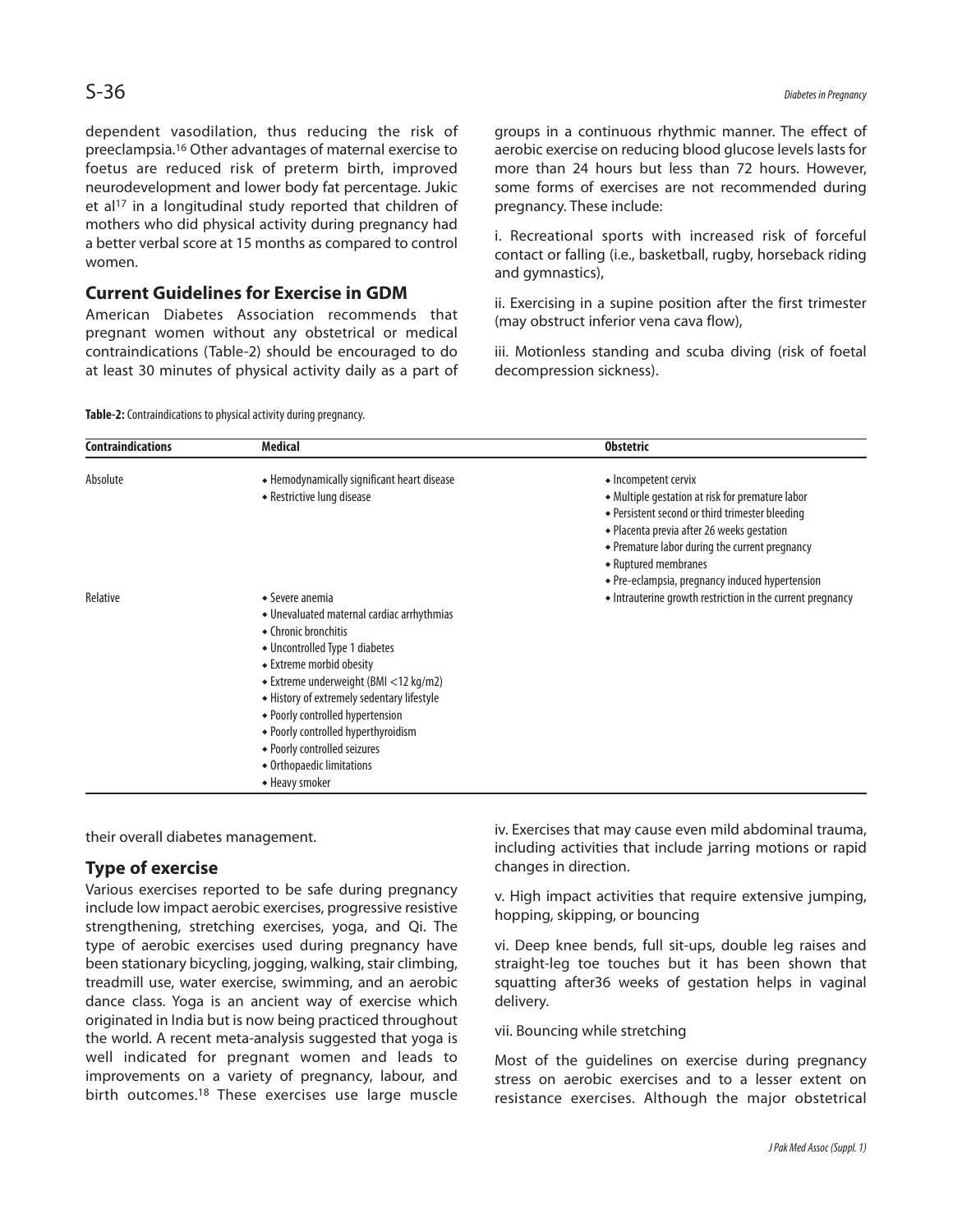societies like the Royal College of Obstetricians and Gynaecologists (RCOG), ACOG, the Society of Obstetricians and Gynaecologists of Canada (SOGC) recommend resistance exercise (like weightlifting) during pregnancy but they are yet to provide specific guidelines for practice. Hall et al<sup>18</sup> in a study on pregnant women reported that patients who did moderate intensity exercise had significantly lower glucose levels as compared to control women.

Aerobic water based exercises not only improve physical fitness but also reduce peripheral oedema. Furthermore, water based exercise because of buoyancy of water, reduce the risk of musculoskeletal injuries and provide pain relief for the back pain associated with pregnancy. American College of Sports Medicine (ASCM) recommends that combined aerobic and resistance exercises are more effective in reducing blood glucose as compared to either one. 19 The combination is more effective as aerobic exercise (increase insulin sensitivity) and resistance exercise (increase glucose disposal by increasing muscle mass) act through different pathways. A warm up of 5-10 minutes using aerobic exercises prior to exercise increases core temperature and reduces post exercise muscle soreness and stiffness. Furthermore doing a post exercise cool down helps in reducing the chances of vasovagal syncope after a vigorous exercise.

# **Frequency and Duration of Exercise**

Pre pregnancy pattern of physical activity should be considered before prescribing exercise during pregnancy. Although trimester specific guidelines for exercise are not available but in sedentary women it is preferable to start exercise schedule in second trimester as by then most of the discomforts like morning sickness and fatigue has settled down. At the same time women should be motivated to start exercise as soon as possible to. Women should start with 15 minutes of aerobic activity and gradually increase it to 30 minutes for at least 5 days a week. Although guidelines on upper limit of exercise are not available, however ACOG advises against exercising for more than 45 minutes as this may increase foetal temperature. ACSM recommends that exercise should be conducted with no more than 2 consecutive days between aerobic exercise sessions. <sup>19</sup> This is because improvement in insulin action and passive glucose uptake is transient after exercise (upto 48 hours). For resistance training ASCM recommends a minimum of twice a week on non-consecutive days and ideally three times a week. 19

#### **Intensity of Exercise**

Most of the current guidelines recommend moderate intensity physical activity during pregnancy. Heart rate Table-3: Age wise target heart rate zone for aerobic exercises during pregnancy.<sup>16</sup>

| Maternal age<br>(Years) | <b>Target heart rate</b><br>(beats/min) | Target heart rate<br>(beats/min) for Sedentary<br>overweight and obese |
|-------------------------|-----------------------------------------|------------------------------------------------------------------------|
| $<$ 20                  | 140-155                                 |                                                                        |
| $20 - 29$               | 135-150                                 | 102-124                                                                |
| $30 - 39$               | 130-145                                 | 101-120                                                                |
| >40                     | 125-140                                 |                                                                        |

should be used as indicator of intensity of exercise during pregnancy but it should be remembered that heart rate is increased by 10-15 beats/min is blunted at maximal exercise levels. So RCOG recommends to use modified targets to monitor intensity of exercise during pregnancy (Table-3). Resistance training of moderate intensity have been associated with positive pregnancy outcomes and ACSM recommends strength training at a moderate (50% of 1-repitition maximum) or vigorous (75%-80% of 1 repitition maximum) intensity for optimal gains in strength and insulin action. <sup>19</sup> Furthermore ASCM recommends moderate intensity exercise for women with pre pregnancy BMI of <25kg/m2 and light intensity exercise for women with a BMI of <25kg/m2.

# **When to Terminate Exercise?**

Exercise should be terminated if any of the following signs occur: vaginal bleeding, dizziness, headache, chest pain, muscle weakness, preterm labour, decreased foetal movement, amniotic fluid leakage, calf pain or swelling and dyspnoea without exertion. Hypoglycaemia, though rare may also require termination of exercise. It is advisable not to start exercise if pre exercise blood glucose level is less than 72mg/dl. Furthermore insulin should be taken well before exercise to avoid hypoglycaemia.

# **Barriers to Exercise During Pregnancy**

Lack of knowledge about safety and benefits of exercise during pregnancy seems to be the most important barrier to exercise during pregnancy. It is common belief that doing exercise during pregnancy will have adverse effects on foetus. Lack of time, as house hold chores are usually done by the women, is another important barrier. Most of the pregnant women believe that doing household chores gives them the required amount of physical activity. However a study from Ireland found that people who consider doing household chores is equivalent to exercise tend to be heavier as they overestimate there physical activity. <sup>20</sup> Imparting proper education to pregnant females about safe exercises and their benefits to mother and foetus during pregnancy can help to remove the taboos associated with exercise during